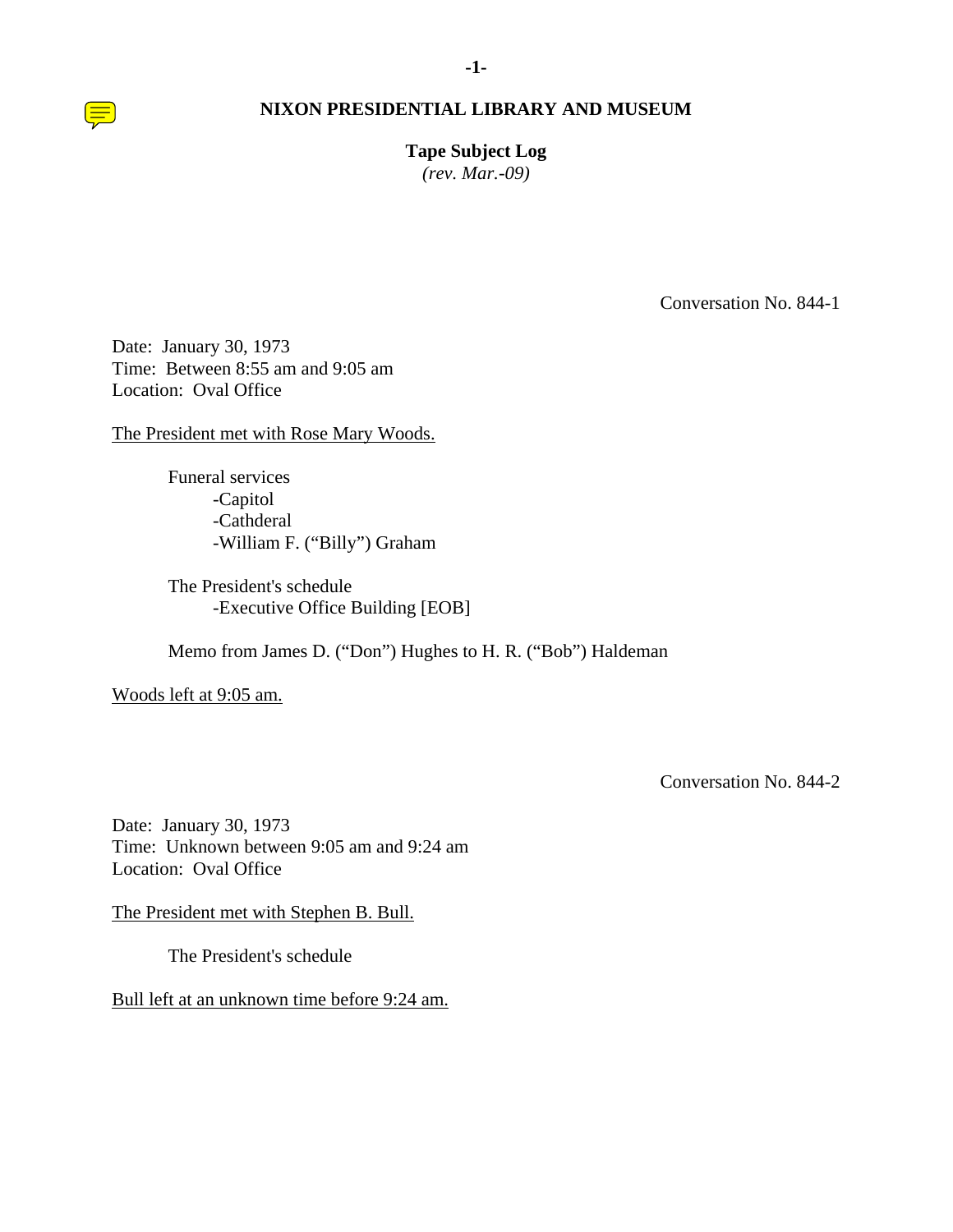### **Tape Subject Log**

*(rev. Mar.-09)* 

Conversation No. 844-3

Date: January 30, 1973 Time: Unknown between 9:24 am and 11:05 am Location: Oval Office

The President met with H. R. ("Bob") Haldeman at 9:24 am.

Press relations -Henry A. Kissinger -Jerrold L. ("Jerry") Schecter -*Time*  -Kissinger relations with White House -India–Pakistan -The President's relationship -White House staff -Kissinger -"Man of the Year" cover -Schecter -Relationship with Kissinger -Conversation -Charles W. Colson -Herbert G. Klein -"Johnny Carson Show" -Kissinger "Man of the Year" cover story -Media -Elections of 1970 -Kissinger's response to press on bombing -Television [TV] -David Kraslow -Crosby S. Noyes -Kissinger and Jews -Smith Hempstone, Jr -Ronald L. Ziegler -Media perceptions -News summary -*Time* -*Newsweek* -Alexander M. Haig, Jr. -John A. Scali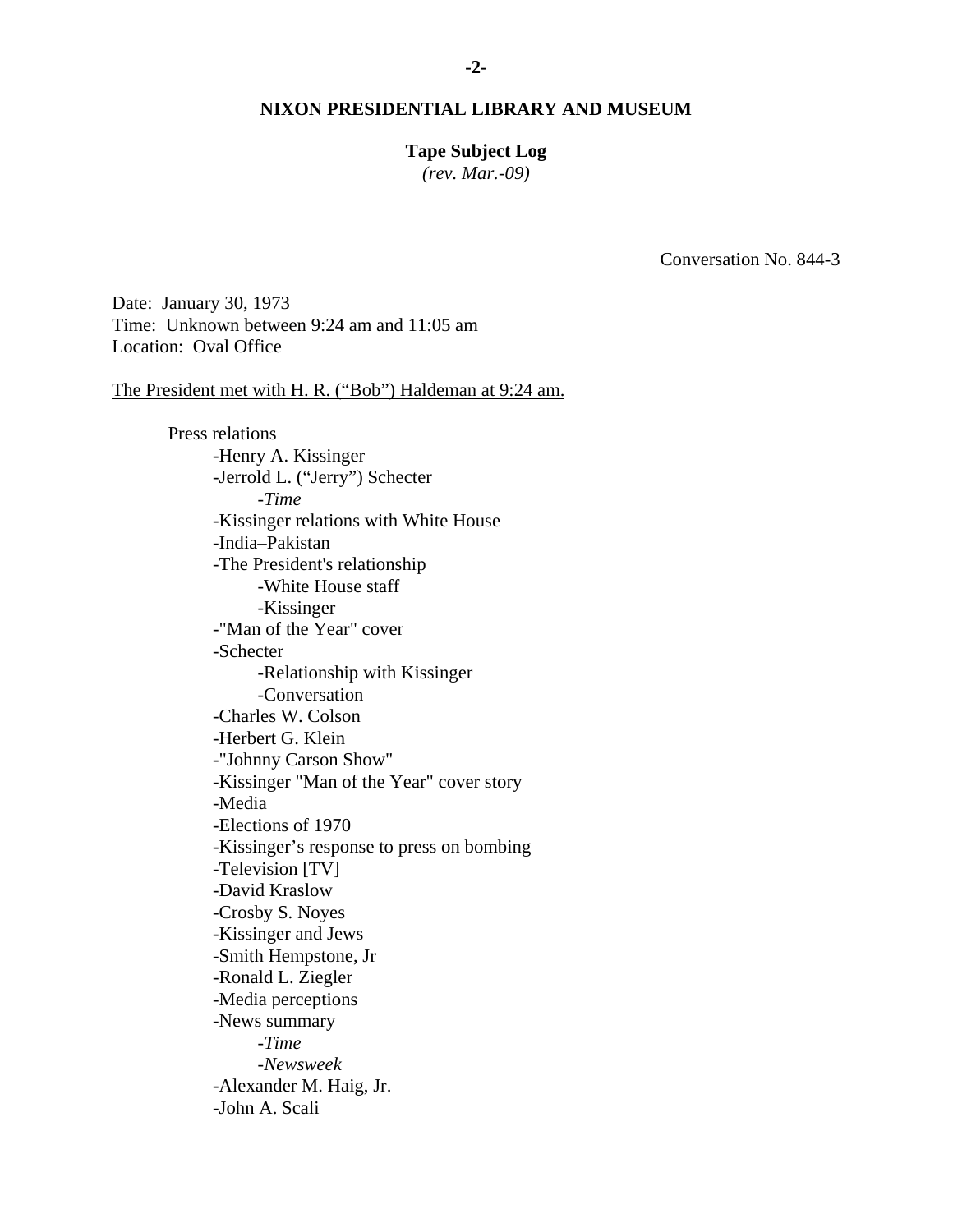# **Tape Subject Log**

*(rev. Mar.-09)* 

Conversation No. 844-3 (cont'd)

-Klein -Colson and Haldeman -Patrick J. Buchanan -White House strategy -The campaign -White House staff -Buchanan -Robert H. Finch -TV -Kissinger

Kissinger entered at 9:41 am.

Haldeman left at 9:42 am.

Kissinger's schedule -Joseph W. Alsop -Rowland Evans

*Newsweek* 

-Coverage of the President and Vietnam -Kissinger's conversations -Henry Hubbard -Mel Elfin

Press relations -Vietnam War

Kissinger's schedule -Robert S. McNamara -Economic development -Press relations -Mail

Press attitude -Haldeman -TV -*Time*

Vietnam settlement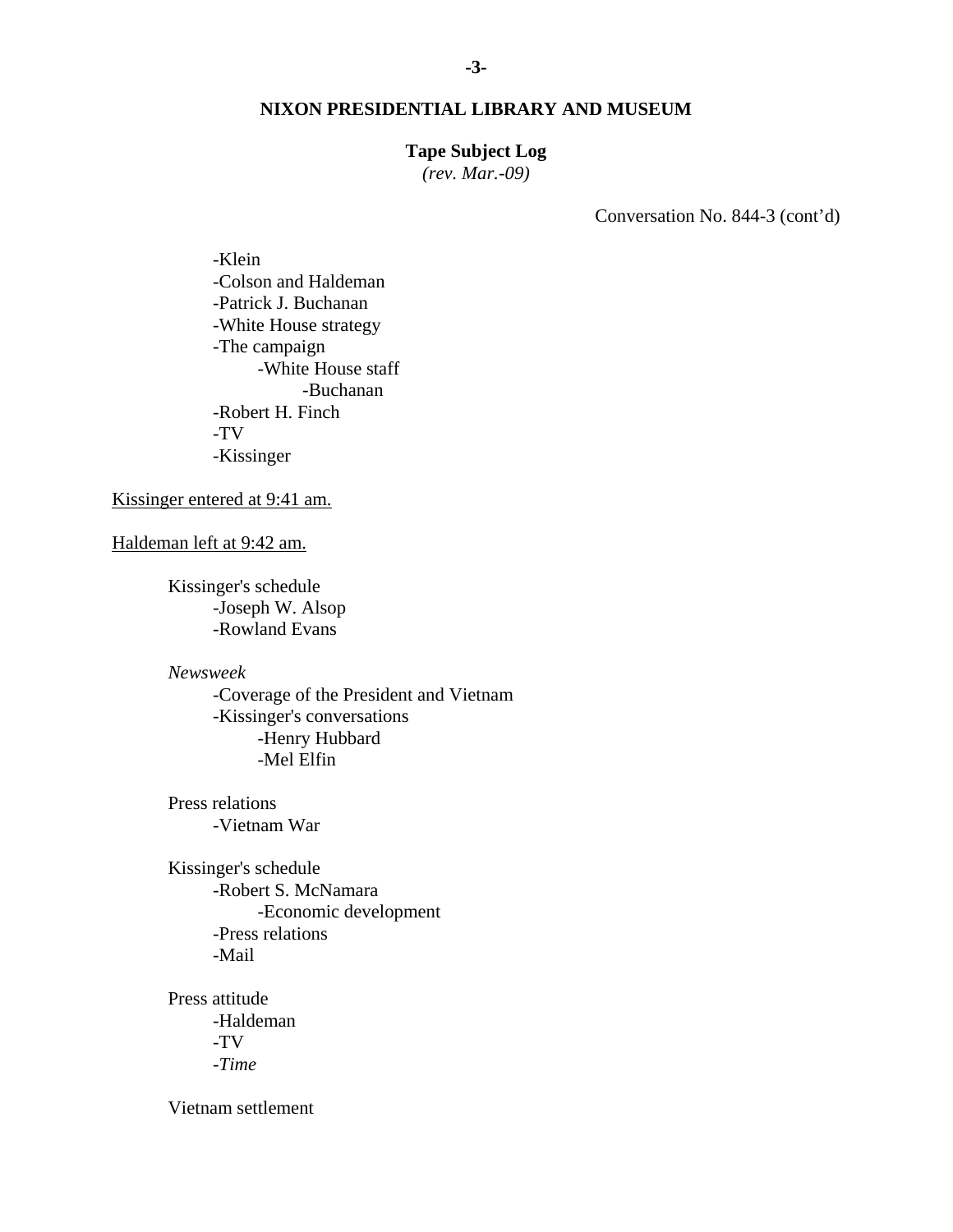### **Tape Subject Log**

*(rev. Mar.-09)* 

Conversation No. 844-3 (cont'd)

-Cease-fire -Buchanan

The President's relations with unnamed person [Tran Van Lam] -Paris -US relations with South Vietnam -Schedule for unnamed person [Tran Van Lam] -Spiro T. Agnew

Agnew's schedule

-Kissinger -Brent G. Scowcroft -Itinerary -Philippines -The President's schedule -Philippines -Report to the Cabinet -Kissinger's schedule -North Vietnam -People's Republic of China [PRC] -The President's schedule -Cabinet meeting

Press relations

-Counterattack -White House attitudes -Alsops -List -Haldeman -Alsops

Kissinger's schedule -Hanoi -Public relations

Agnew

-Meeting with Cabinet

# Egyptians

-Meeting with Kissinger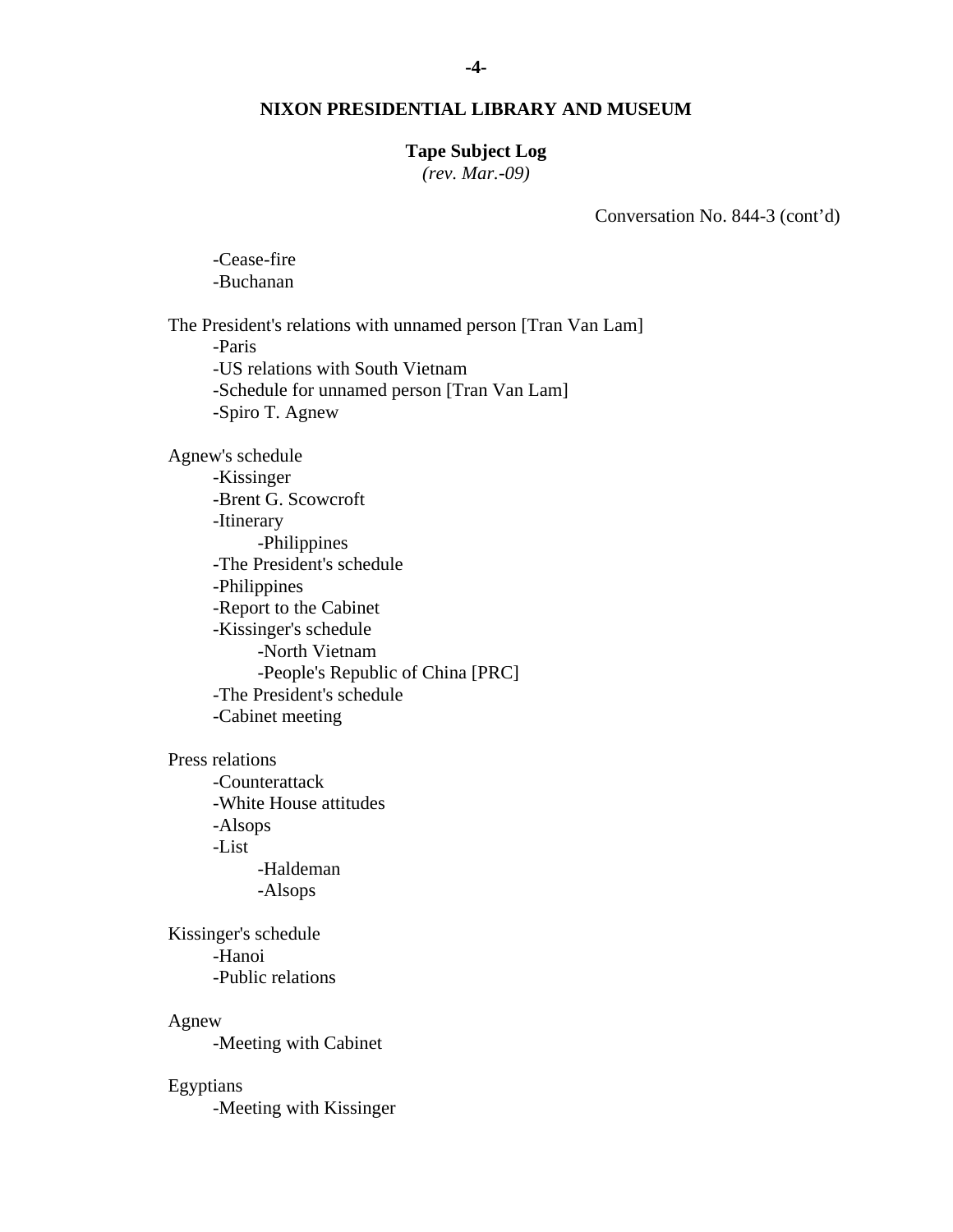### **Tape Subject Log**

*(rev. Mar.-09)* 

Conversation No. 844-3 (cont'd)

 -London -Golda Meir -Camp David

Tran Van Lam and Tran Kim Phuong entered at 9:52 am; Members of the press and the White House photographer were present at the beginning of the meeting.

**Introductions** 

Photo session

Foreign relations -US and Vietnam -Cease-fire -Peace -Economic and military support for Vietnam -Friendship for Vietnam -South Vietnam government -Recognition -Assistance -Influence -US policy in Indochina -Agnew's visit to Vietnam -Areas of discussion -Possible recommendations to the US Cabinet -Negotiations -Congress -Economic and military support for South Vietnam -Paris negotiations -The President's trips to Vietnam -Friendship with Vietnamese people -Independence -US press -Nguyen Van Thieu -Congress -Aid -Peace investment -International relations with South Vietnam -North Vietnam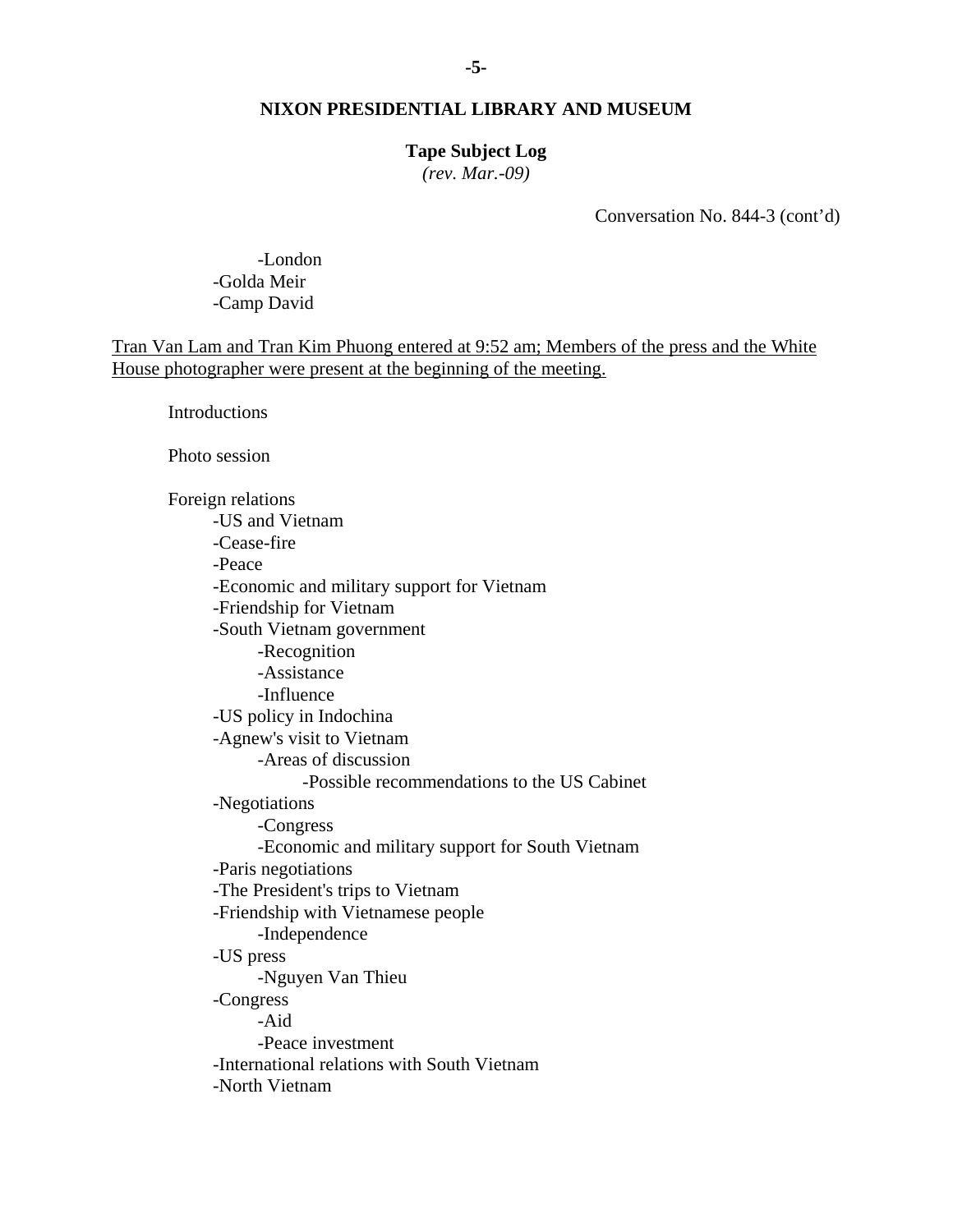### **Tape Subject Log**

*(rev. Mar.-09)* 

Conversation No. 844-3 (cont'd)

Vietnam settlement -Cease-fire -North Vietnam -Communists -Kissinger -War and peace -US policy toward South Vietnamese government -Agnew -Demonstrations -Timing -Madame Nguyen Binh -Paris -Geneva -Copenhagen -Scandinavians -French -Maurice Schumann -Demonstration -Georges J. R. Pompidou -Paris -Impact of demonstrations on negotiations -Charles A. J. M. Degaulle -The President's state visit -Funeral -Police -Iceland -Demonstrations -France -Pompidou -Schumann -William P. Rogers -Paris -Copenhagen -Pompidou -Finland -Union of Soviet Socialist Republics [USSR] -Geneva -Salzburg -Vienna -Vienna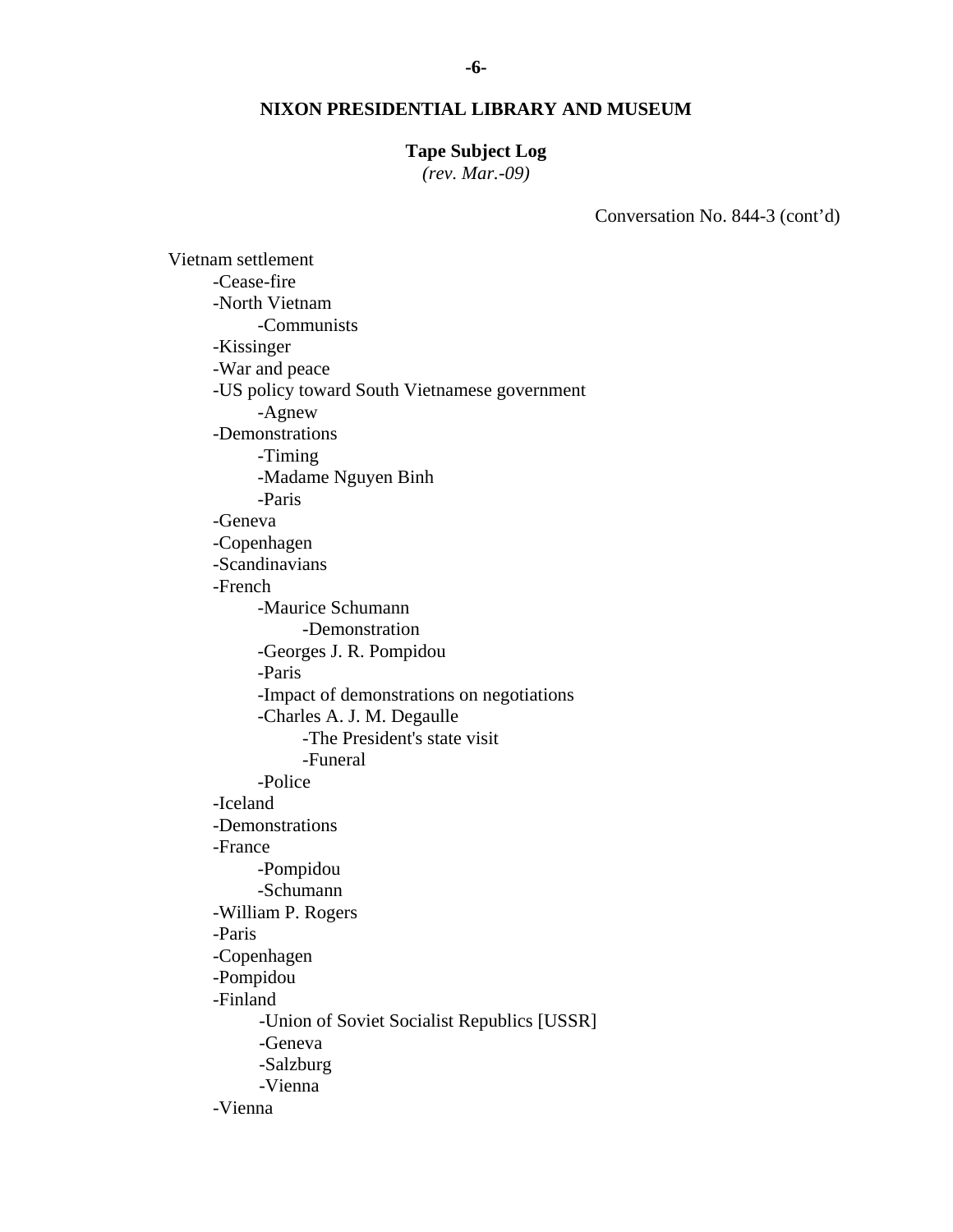### **Tape Subject Log**

*(rev. Mar.-09)* 

Conversation No. 844-3 (cont'd)

-Demonstrators -Geneva -North Vietnamese -Chinese -Paris -Pompidou -Schumann -Demonstrations -South Vietnamese -Hanoi -South Vietnam -US relations with USSR -Chinese -Hanoi -Saigon -Schumann -Jean Sainteny -North Vietnam -Agreement -Souvanna Phouma -Nguyen Van Thieu -US aid -South Vietnam -Air Force -People -US relations -USSR -PRC -North Vietnam -Laos -Cambodia -Cease-fire -Press relations -Congress -Communism -North Vietnam -US strategy -USSR -PRC -US relations with South Vietnam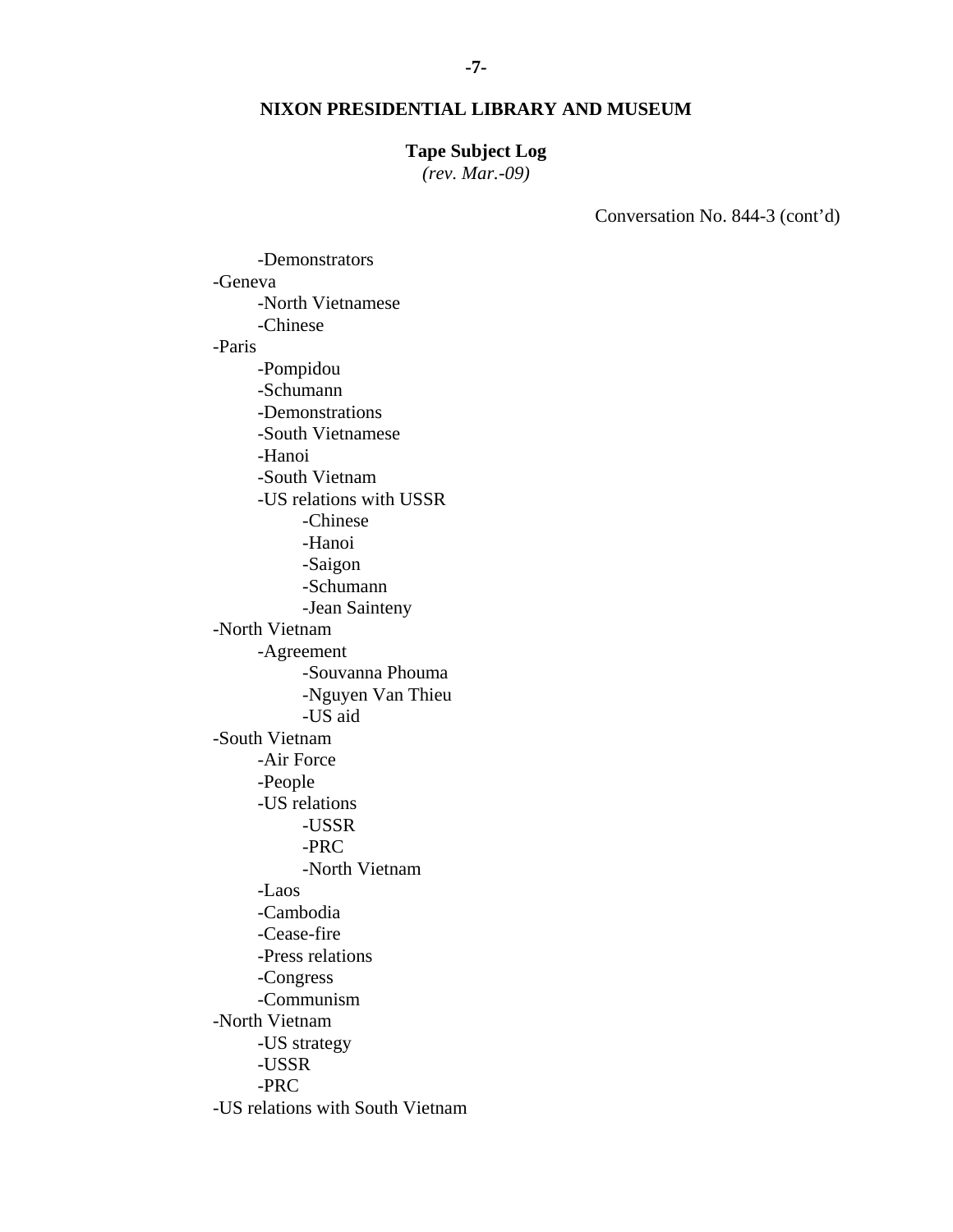### **Tape Subject Log**

*(rev. Mar.-09)* 

Conversation No. 844-3 (cont'd)

-Kissinger -Agnew -Thieu -North Vietnam -Effect of bombing -South Vietnam -May offensive -Strength of forces -Government -Effect of Communism -Death statistics -Cease-fire -Strategy -Thieu -Press relations -Paris -Kissinger -Copenhagen -Danish Prime Minister -Danes, Swedes, Norwegians -Paris -Vienna -Geneva -Pompidou -Thieu -Demonstrations -France -Cultural influences on Vietnam -Role in negotiations -Pompidou -Relations with US -Thieu -Schumann -Elections -Socialists -Communists -Pierre Mendes-France -Pompidou -Copenhagen -Geneva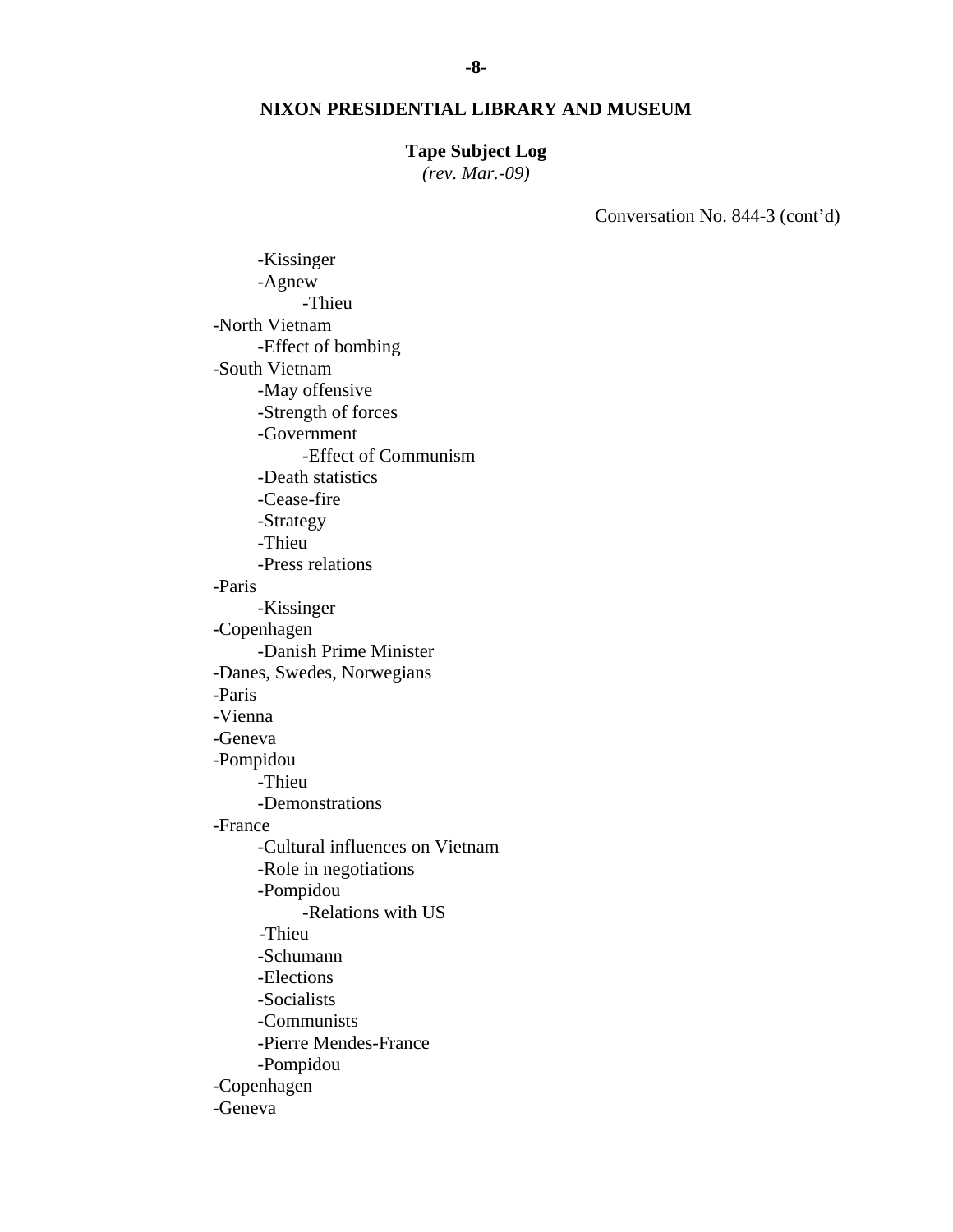# **Tape Subject Log**

*(rev. Mar.-09)* 

Conversation No. 844-3 (cont'd)

-Vienna -French -Demonstrations -Thieu -Meeting with the President -The President's schedule -Kakuei Tanaka -Thieu's schedule

Stephen B. Bull entered at an unknown time after 9:52 am.

The President's schedule

Bull left at an unknown time before 10:37 am.

Tran Van Lam and Tran Kim Phuong left at 10:37 am.

Manolo Sanchez entered at an unknown time after 10:37 am.

The President's briefcase -Executive Office Building [EOB]

Sanchez left at an unknown time before 10:39 am.

Bull entered at an unknown time after 10:37 am.

The President's schedule -Ziegler

Bull left at an unknown time before 10:39 am.

Vietnam settlement -Thieu's schedule -Visit to US -Hanoi trip

Ziegler entered at 10:39 am.

 -Timing -North Vietnam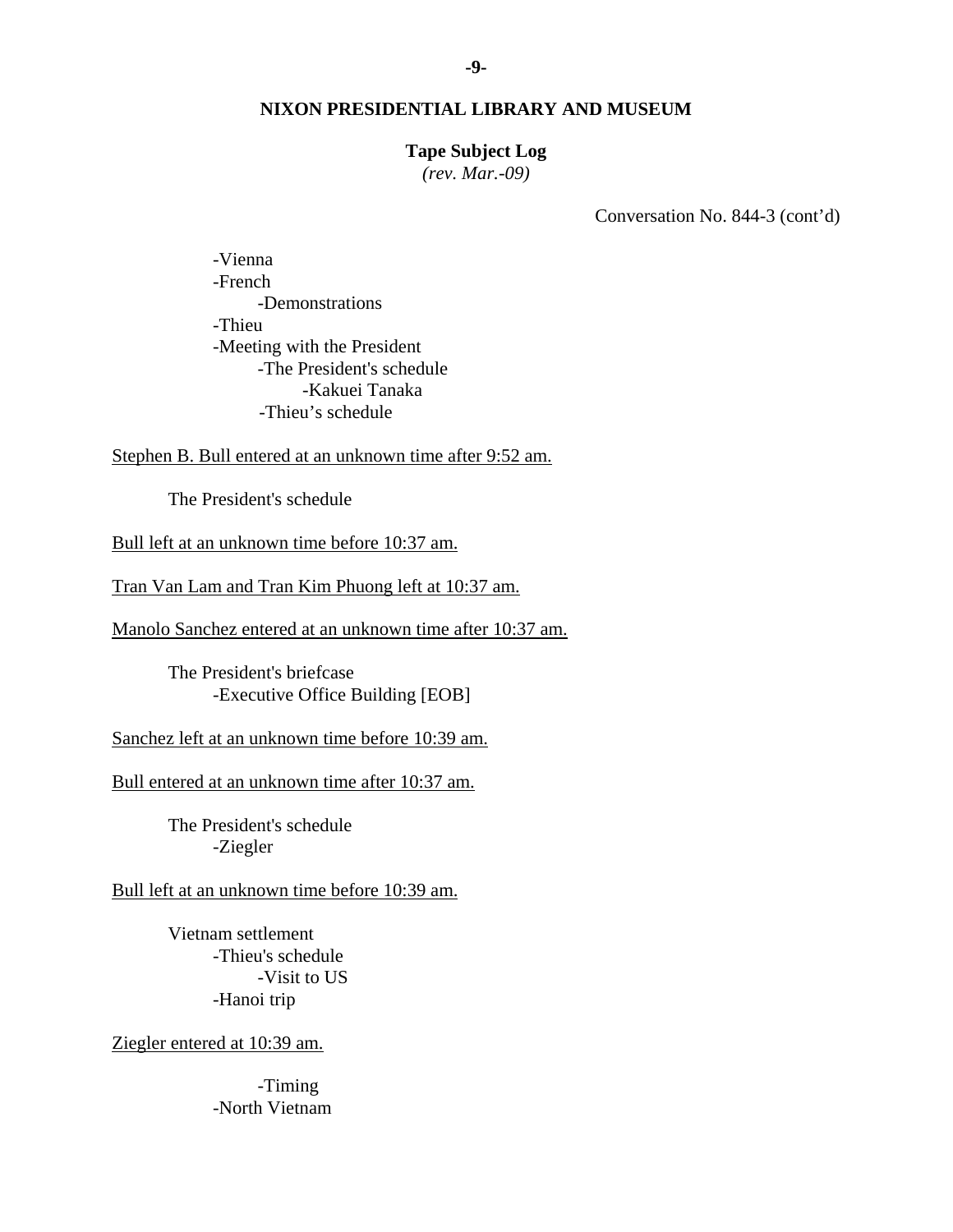### **Tape Subject Log**

*(rev. Mar.-09)* 

Conversation No. 844-3 (cont'd)

-The President's conversation with Tran Van Lam -Kissinger's schedule -William E. Timmons -Trip to Hanoi -*Time*

Press relations -Soviet Arms Limitation Talks [SALT] -Timing of negotiations

Kissinger's suits

Kissinger left at 10:41 am.

Photographers -South Vietnamese meeting with the President -Bull -Gerald L. Warren -Haldeman

Kissinger's schedule -Haldeman

Ziegler left at an unknown time before 11:05 am.

Conversation No. 844-4

Date: January 30, 1973 Time: Unknown between 10:41 am and 12:02 pm Location: Oval Office

The President met with Ronald L. Ziegler.

Contact with Jerrold L. ("Jerry") Schecter, (*Time*) -H. R. ("Bob") Haldeman -Ziegler -Henry A. Kissinger -John B. Connally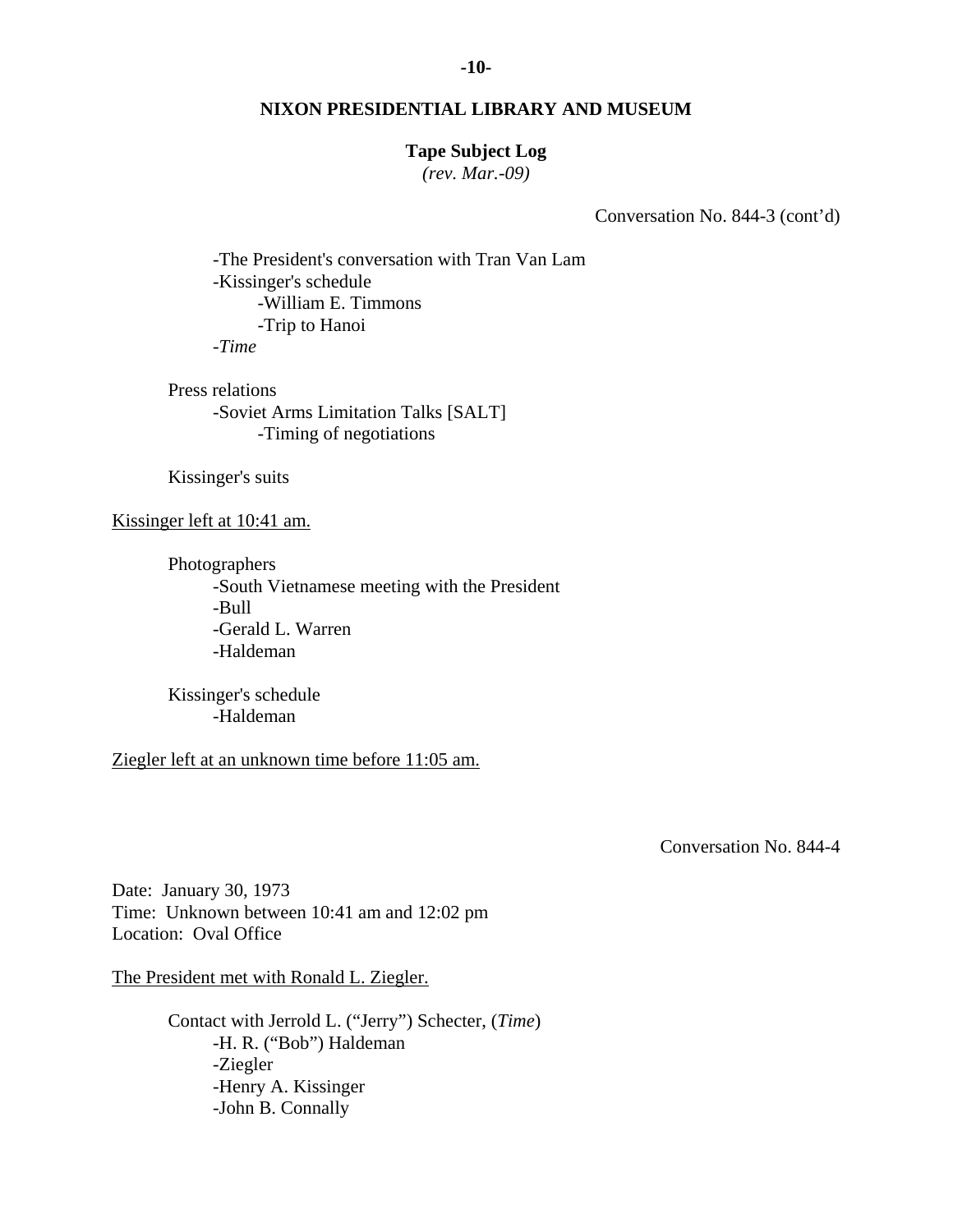### **Tape Subject Log**

*(rev. Mar.-09)* 

Conversation No. 844-4 (cont'd)

-John D. Ehrlichman

News summary

Public interest -Kissinger -Vietnam settlement

### Haldeman entered at 11:05 am.

Kissinger -Vietnam -Briefing -Term "peace with honor" -John A. Scali -Press relations -North Vietnamese -Schecter -Stephen B. Bull -Press relations -Peter Lisagor -"Agronsky Show" -Awareness

### Kissinger

-Messages of December 18, 1972 -Release -Briefing Congress -Press relations -Marvin L. Kalb -Effect on Nixon and the presidency -Charles W. Colson and Haldeman -Press briefing -Five points -Kalb -Foreign policy briefing -Pre-Vietnam to Vietnam perspective -People's Republic of China [PRC] -Russia -Vietnam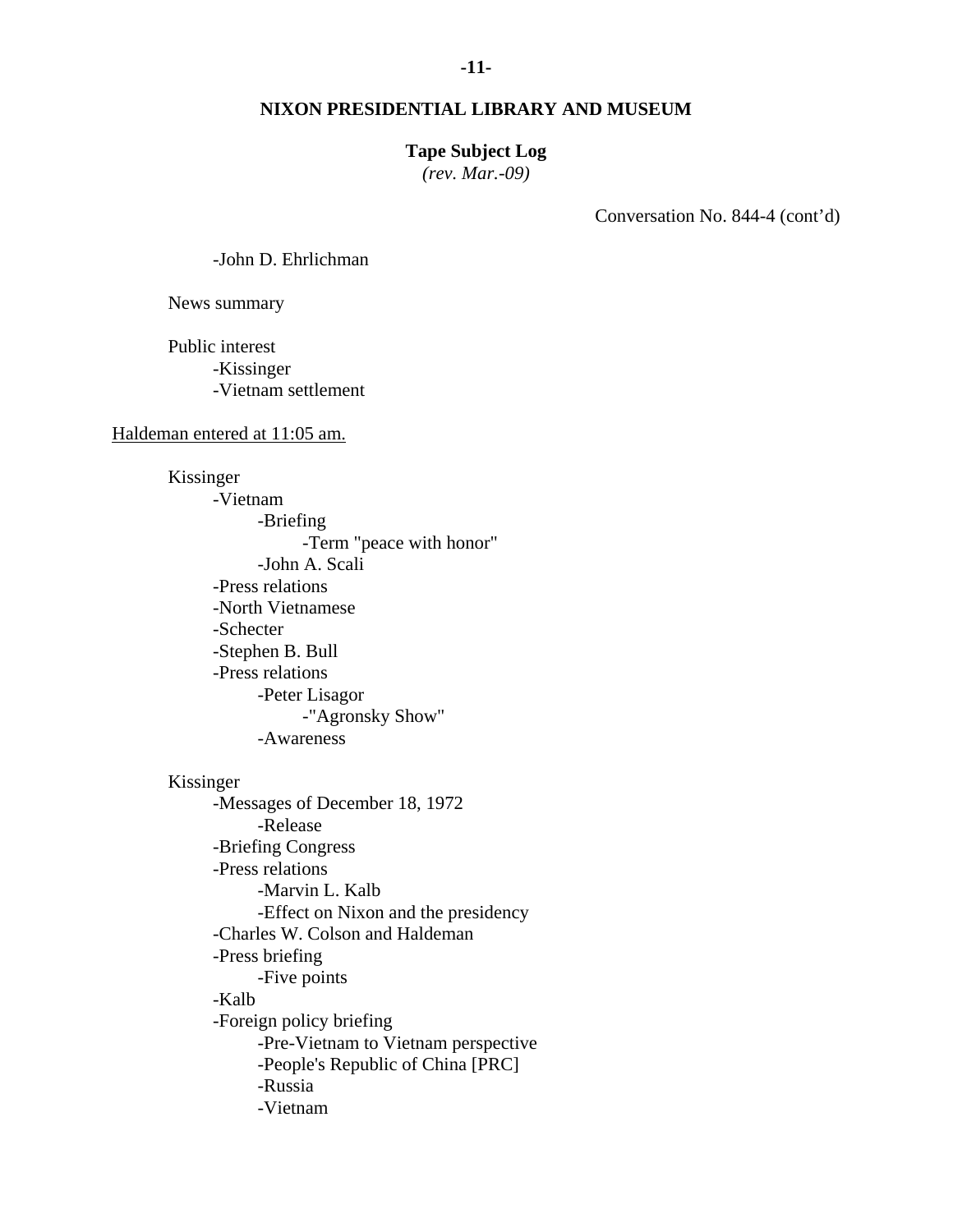#### **Tape Subject Log**

*(rev. Mar.-09)* 

Conversation No. 844-4 (cont'd)

-Kennedys -Public relations value -Henry Fairlie book -Jack J. Valenti -Schecter -Kissinger's role in foreign policy -PRC -The President's PRC policy -The President's travel accomplishments -Union of Soviet Socialist Republics [USSR] -PRC -William L. Safire -The President's PRC initiative -Kissinger's role -Meeting with Kalb -The President's policies -Barbara Walters -Howard K. Smith -Interview with Kissinger -American Broadcast Corporation [ABC] Special -Television [TV] -Alexander M. Haig, Jr. Press relations -Scali -Herbert G. Klein -Effect on foreign policy -Effect on presidency -Richmond newspaper -Joseph W. Alsop -William Randolph Hearst, Jr.'s article -Bombing -Gallup poll -Scali -Charles W. Colson -William P. Rogers -Melvin R. Laird -Rogers -William H. Sullivan -Haig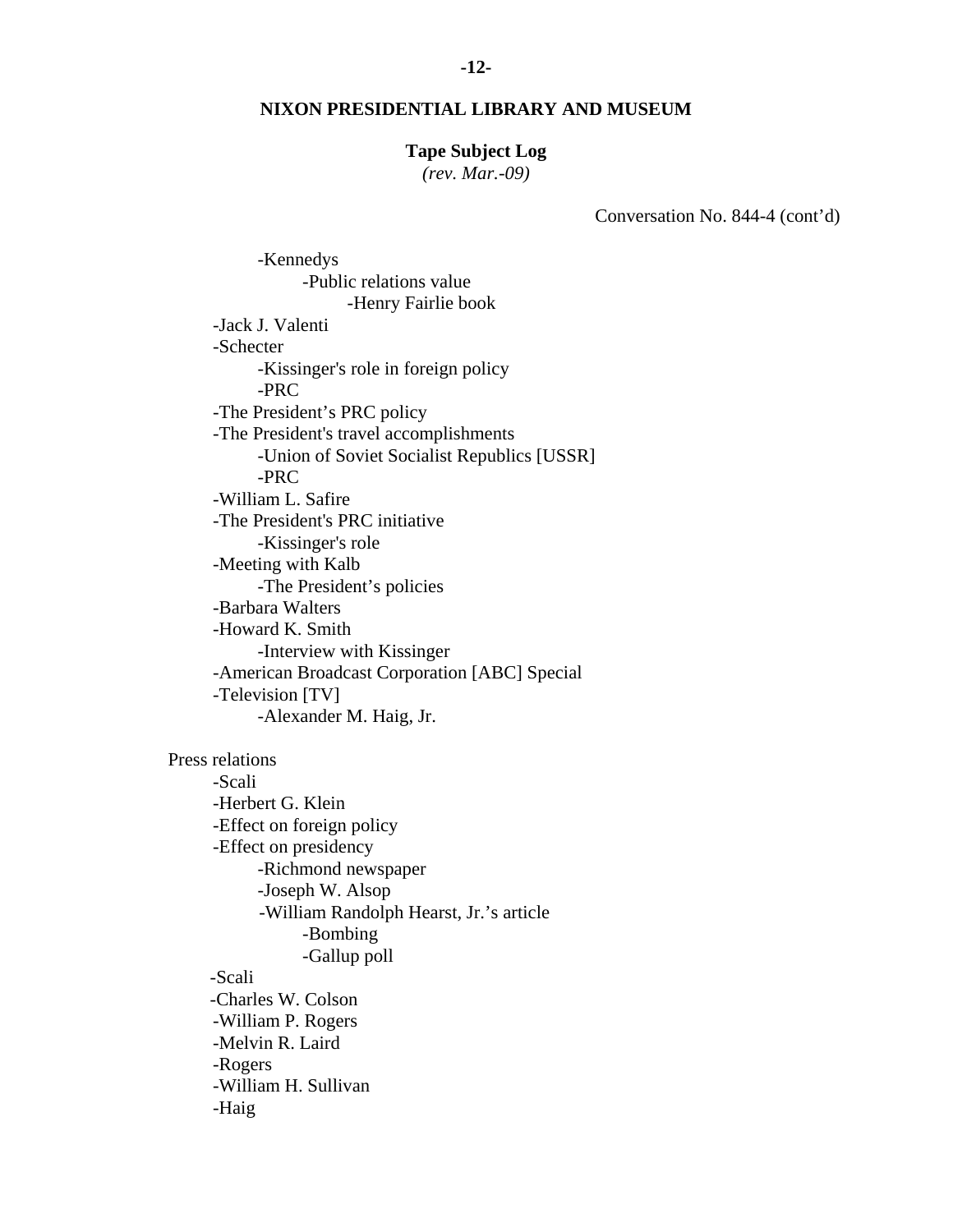#### **-13-**

#### **NIXON PRESIDENTIAL LIBRARY AND MUSEUM**

#### **Tape Subject Log**

*(rev. Mar.-09)* 

Conversation No. 844-4 (cont'd)

-Nicolas P. ("Nick") Thimmesch -Smith Hempstone, Jr. -Crosby S. Noyes -David Kraslow -Joseph W. and Stewart J. O. Alsop -Rowland Evans -Roscoe Drummond -Vietnam War -Herman Kahn -Article in "Readers Digest" -Colson and Patrick J. Buchanan -Chester Lott -Inaugural speeches -Vietnam speeches -Raymond K. Price, Jr. -Lee W. Huebner -Bruce Herschensohn -Buchanan Press coverage of White House -Hugh S. Sidey -Colson -*Time* -Ehrlichman -Sidey -James B. ("Scotty") Reston -Schecter -Kissinger -Potential value -Vietnam -The President's foreign policy The President's foreign policy -1960s -Vietnamization -Laird -Korea and Vietnam -US actions -Troops, materials, arms and goods

-List for Haldeman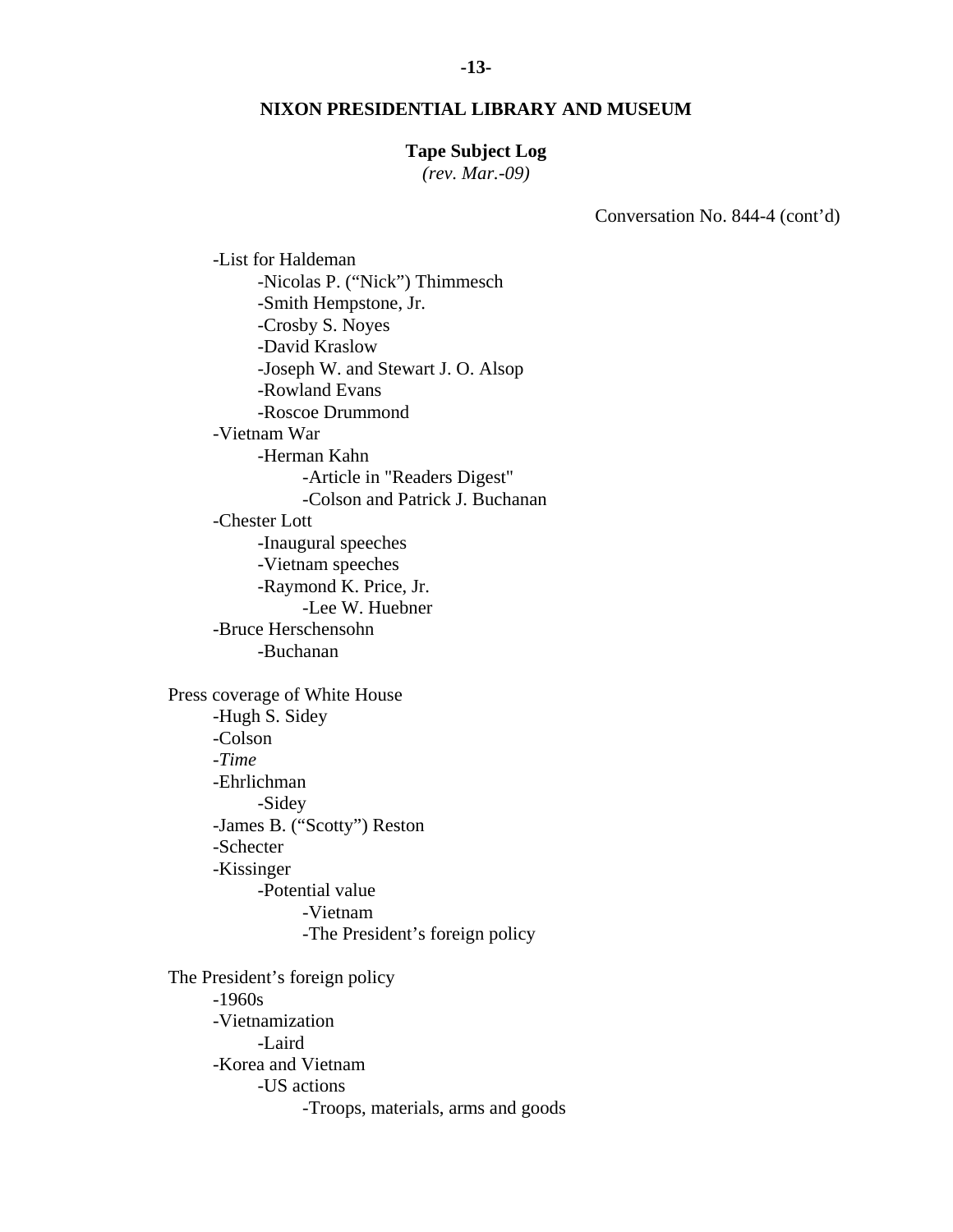#### **-14-**

### **NIXON PRESIDENTIAL LIBRARY AND MUSEUM**

### **Tape Subject Log**

*(rev. Mar.-09)* 

Conversation No. 844-4 (cont'd)

-PRC -Vietnam Kissinger and the press -Metternich's policies in 1815 -Buchanan -Columbia Broadcasting System [CBS] -Presentation -Live compared to taped -Kalb -Topics for emphasis -Schecter -CBS -Position on bombing in Vietnam -Upcoming trip -Public image -Initial secret trip to PRC -Evans and Robert D. Novak -Joseph W. Alsop -Character -Kissinger's daughter -The President's daughters -Schecter -Reston -Joseph C. Kraft -Schecter -Noyes -*Washington Star* -Kraslow -Noyes -Hempstone Press relations -White House press announcement -TV -Timing -Kissinger's trip to Hanoi -William E. Timmons

-Russians

-1966 and 1967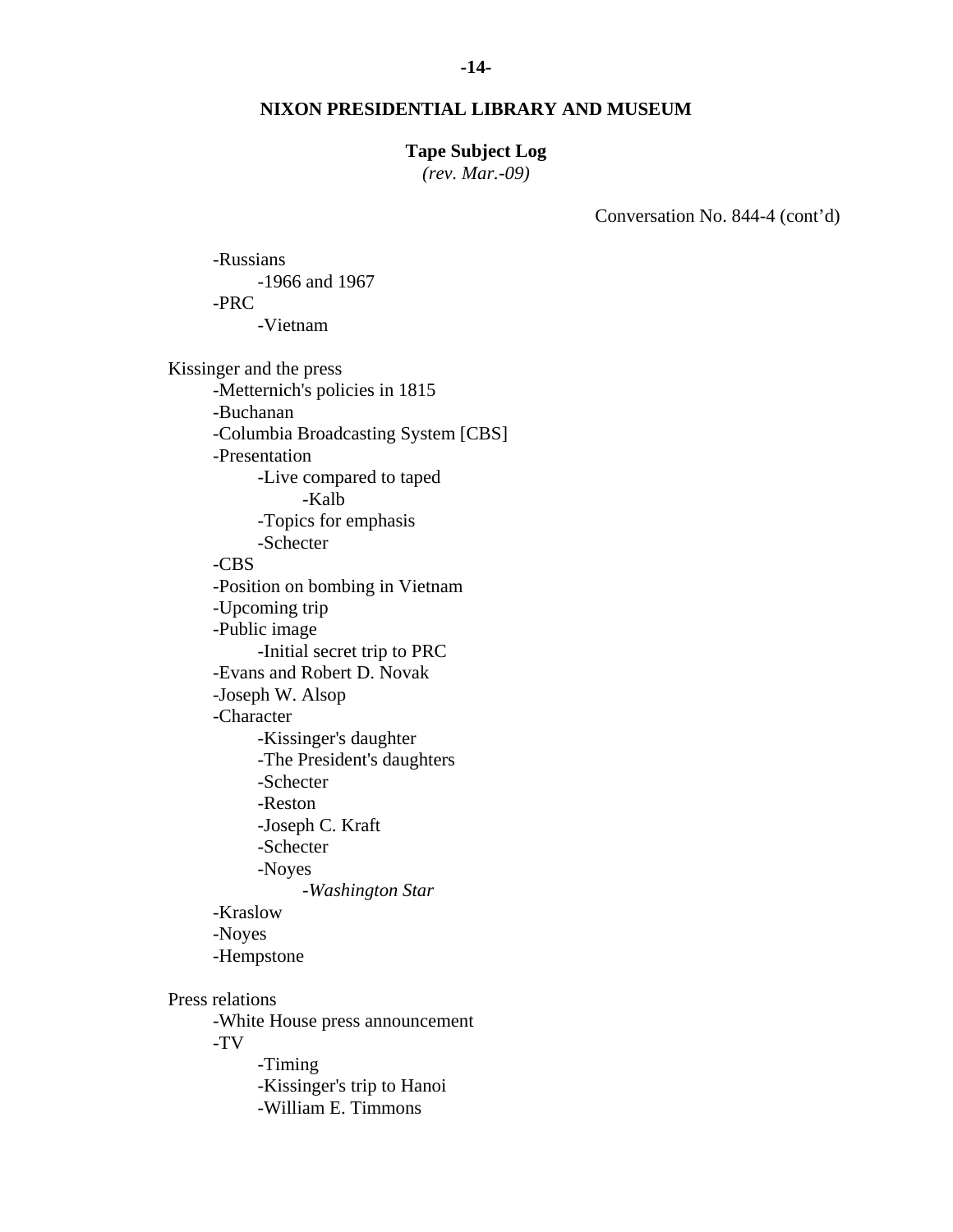### **Tape Subject Log**

*(rev. Mar.-09)* 

Conversation No. 844-4 (cont'd)

Ziegler left at 11:19 am.

Press relations -Ziegler -Noyes -Kahn -Colson -Ziegler -*Time*  -Kissinger -Schecter -*Newsweek* -*Time's* coverage of the President in an article on Vietnam -Ehrlichman -Schedule -San Clemente -Henry Hubbard and Henry Trewhitt -*Newsweek*  -Buchanan -Colson -Editorials supporting the President -Richmond, Virginia -Colson's response -"Left-wing" press -TV commentators

### Kissinger

-Bombing

Office furniture -New chair

# Manolo Sanchez entered at an unknown time after 11:19 am.

Refreshment order

# Sanchez left at an unknown time before 12:02 pm.

Office furniture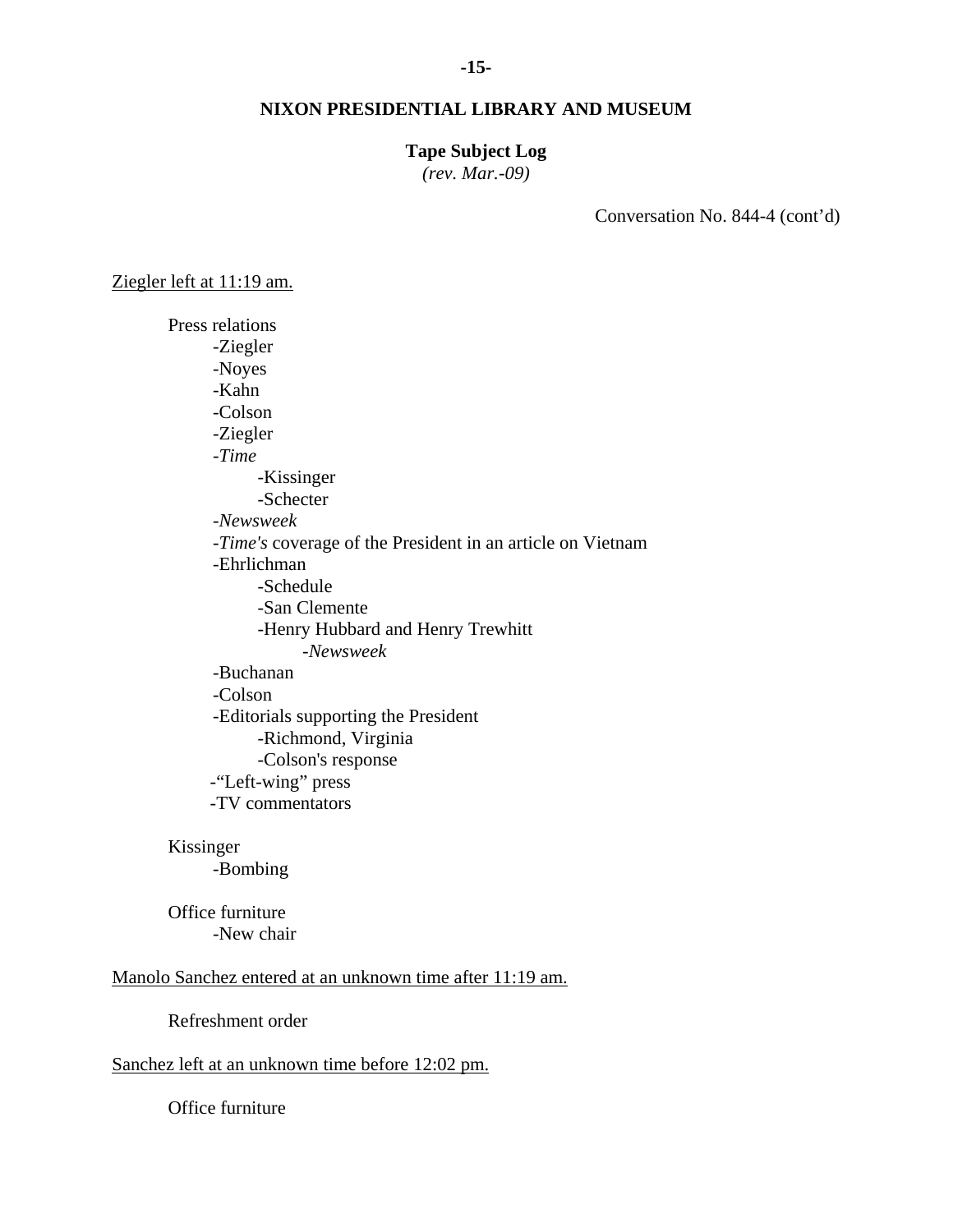### **Tape Subject Log**

*(rev. Mar.-09)* 

Conversation No. 844-4 (cont'd)

-The President's other chair

Kissinger

-White House relations -Scali -Haldeman -Colson -Press relations -Hanoi and Peking trip -Soviet summit -Helmut ("Hal") Sonnenfeldt -Knowledge -Qualities -Intentions -Schecter -Scali

Press relations

-News editorials -Cease-fire -Kissinger -Positive image -Colson -Kissinger's mail -Volume -Hypothetical letters about the President -William Moyers

-Veterans of Foreign Wars (VFW)

Government administration -Post-election plans -Daniel P ("Pat") Moynihan -Advice on internal public relations [PR] activities -Celebrations -Colson -Post-election period -Appraised in long and short terms of actions -Celebrations -Cabinet -Florida vacation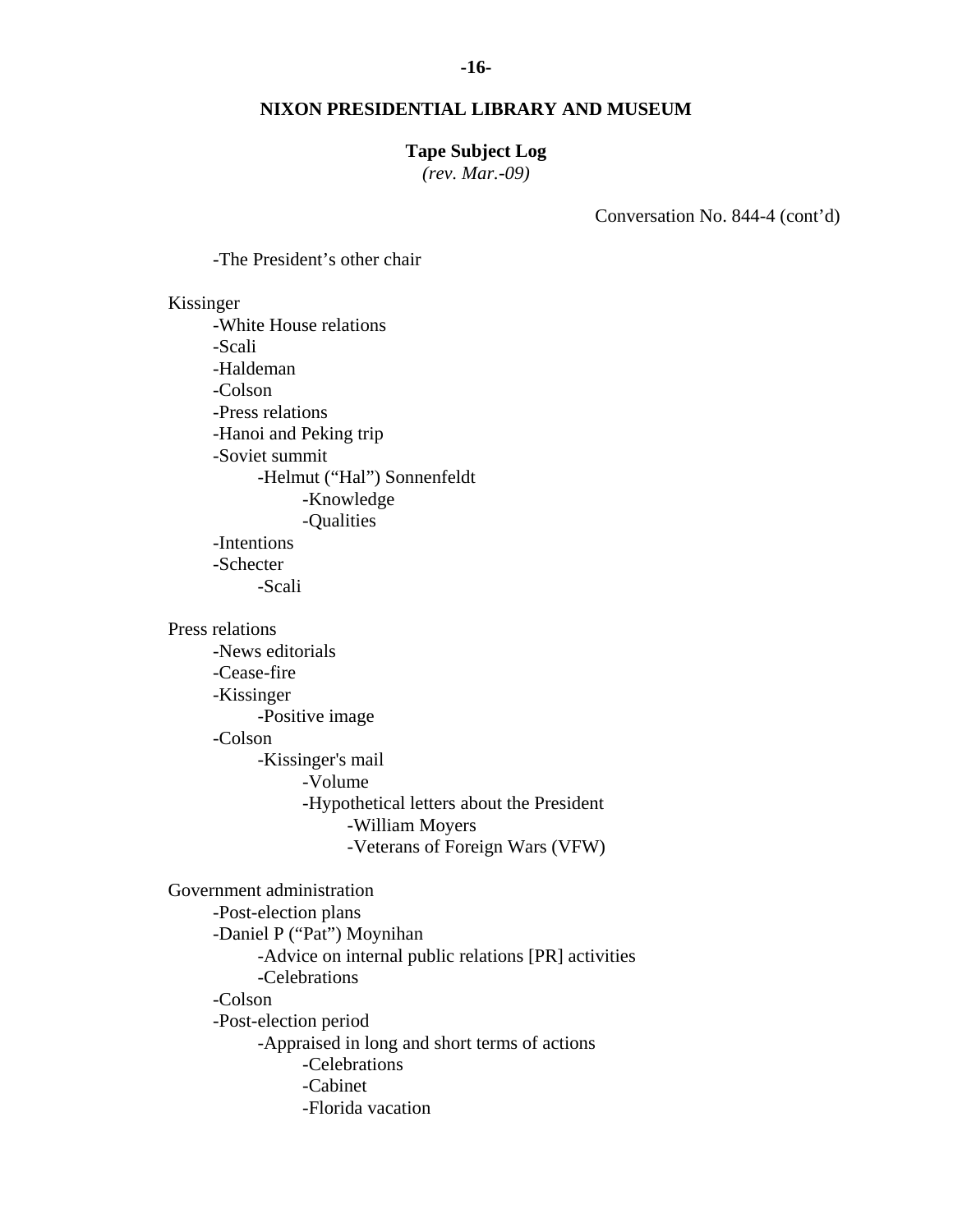### **Tape Subject Log**

*(rev. Mar.-09)* 

Conversation No. 844-4 (cont'd)

-Inaugural -Press relations -Dan Rather -Barbara Walters -The President's relations with staff -Cabinet -Staff -Mood -Spirit -News summary -Hearst -Press relations -Celebration -Lyndon B. Johnson -Funeral -Church -Vietnam settlement Press relations -Colson -Schecter -Kissinger -Barry M. Goldwater -Editors -Colson -Buchanan -Haig -Vietnam War -"Peace with honor" -Kennedy and Johnson -Gallup poll -Communists -Mortality statistics -Johnson's policy -Prisoners of War [POWs] -Communism -Bombing -Public opinion -Amnesty -Media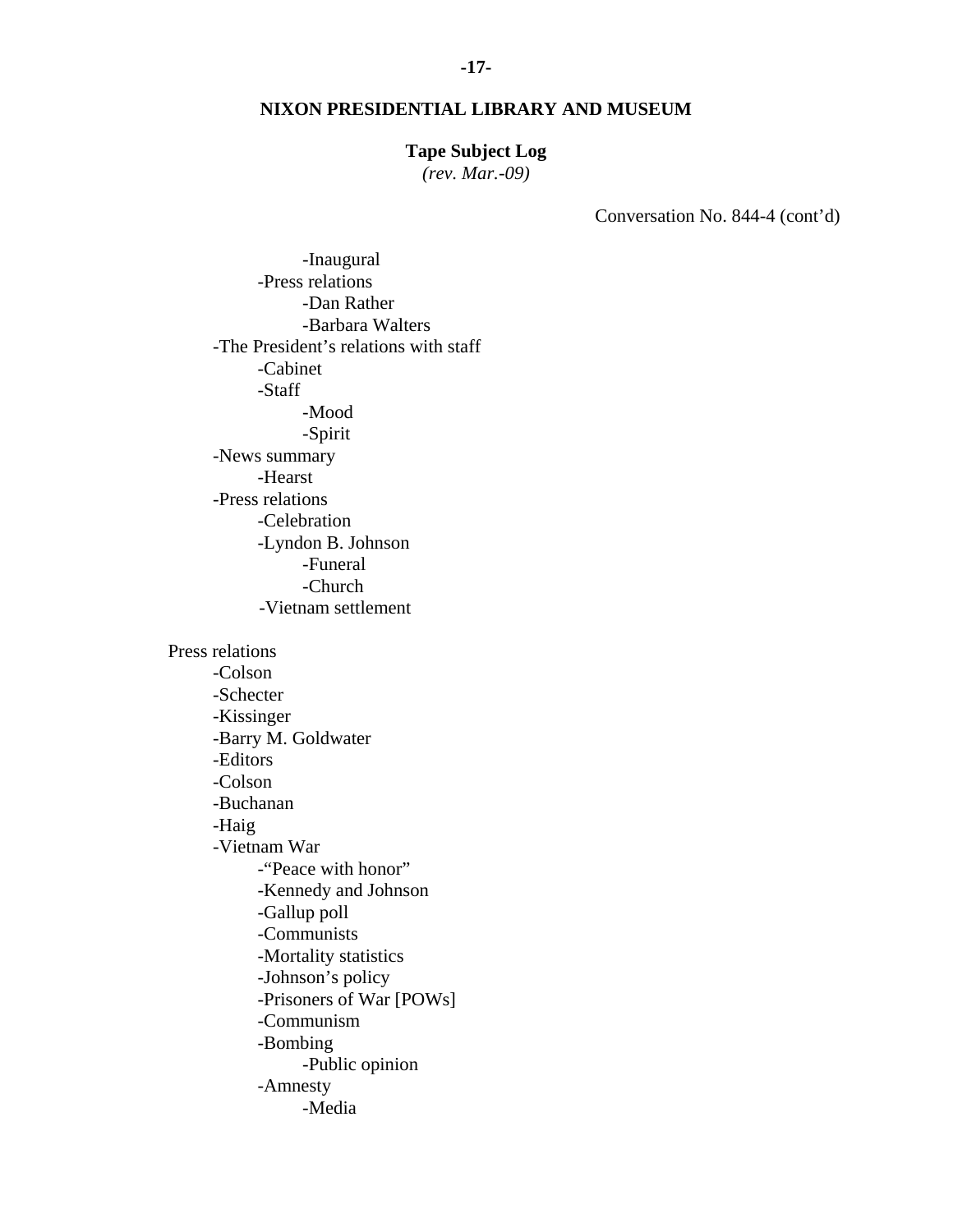### **Tape Subject Log**

*(rev. Mar.-09)* 

Conversation No. 844-4 (cont'd)

 -Deserters -Penalty -POWs and POW wives -Mrs. William B. Nolde -Death of Lt. Col. William B. Nolde -Son's response

The President's schedule -Houston, Texas -Arkansas -Texas -Presentation of Medal of Freedom or Citizen's Medal -Mrs. Nolde -Medal of Honor -Possible visit to Arkansas -Wilbur D. Mills -Republican Committee congressional memorandum -Harris County, Texas -Timmons -Moynihan -Possible trip to Houston -Motorcade -Plane -Presentation of medal to Mrs. Nolde

Administration reorganization -David M. Kennedy -Moynihan -Public image -The President's travels -Florida -Need for advance work

Kissinger

-Schecter

Scheduling -Spiro T. Agnew -California -Washington